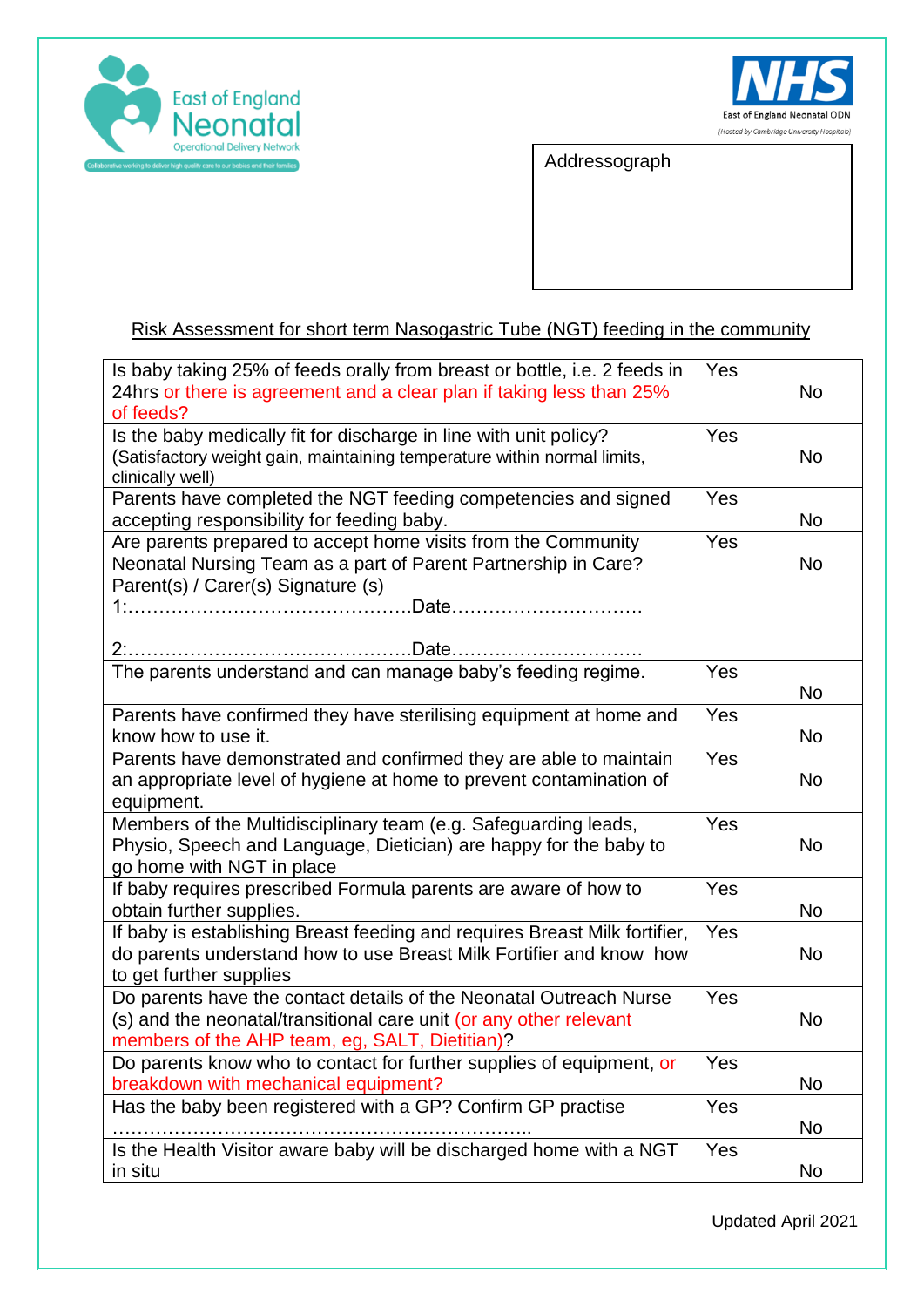



| Do parents / carers have access to a telephone and credit to use their | Yes |           |
|------------------------------------------------------------------------|-----|-----------|
| phone at all times?                                                    |     | <b>No</b> |
| Parents are aware of when and who to ask for help and are able to      | Yes |           |
| explain if there is a problem feeding via NGT.                         |     | <b>No</b> |
| Do parents have access to transport out of hours if they need to       | Yes |           |
| attend the hospital for tube replacement?                              |     | <b>No</b> |
| Have parents either watched the BLISS Basic Life Support Video or      | Yes |           |
| had a teaching session on the unit and had an opportunity to practice  |     | No        |
| the skill.                                                             |     |           |
|                                                                        |     |           |
|                                                                        |     |           |
| Has Open Access been organised and explained to parents -              | Yes |           |
| according to local policy                                              |     | Nο        |

| Score              | <b>Risk</b> | Action                               |
|--------------------|-------------|--------------------------------------|
| All Yes            | Low         | If baby medically fit and no further |
|                    |             | hospital intervention deemed         |
|                    |             | necessary proceed with normal        |
|                    |             | discharge pathway                    |
| Any No (see action | High        | Continue to support parents in       |
| required)          |             | caring for their baby on the unit    |
|                    |             | and reassess the risk if             |
|                    |             | circumstances change.                |

Action required:………………………………………………………………………………..

Form completed by ………………………………….Signature …………………………

Date…………………………… Designation………………………………………….

Equipment required for Home NGT Feeding

| Equipment needed          | Date given to parents to<br>take home |
|---------------------------|---------------------------------------|
| Nasogastric Tube          |                                       |
| <b>Skin Fixative</b>      |                                       |
| Syringes at least 1 weeks |                                       |
| supply                    |                                       |
| PH paper                  |                                       |
| Disposable bags           |                                       |
| (depending on local       |                                       |

Updated April 2021